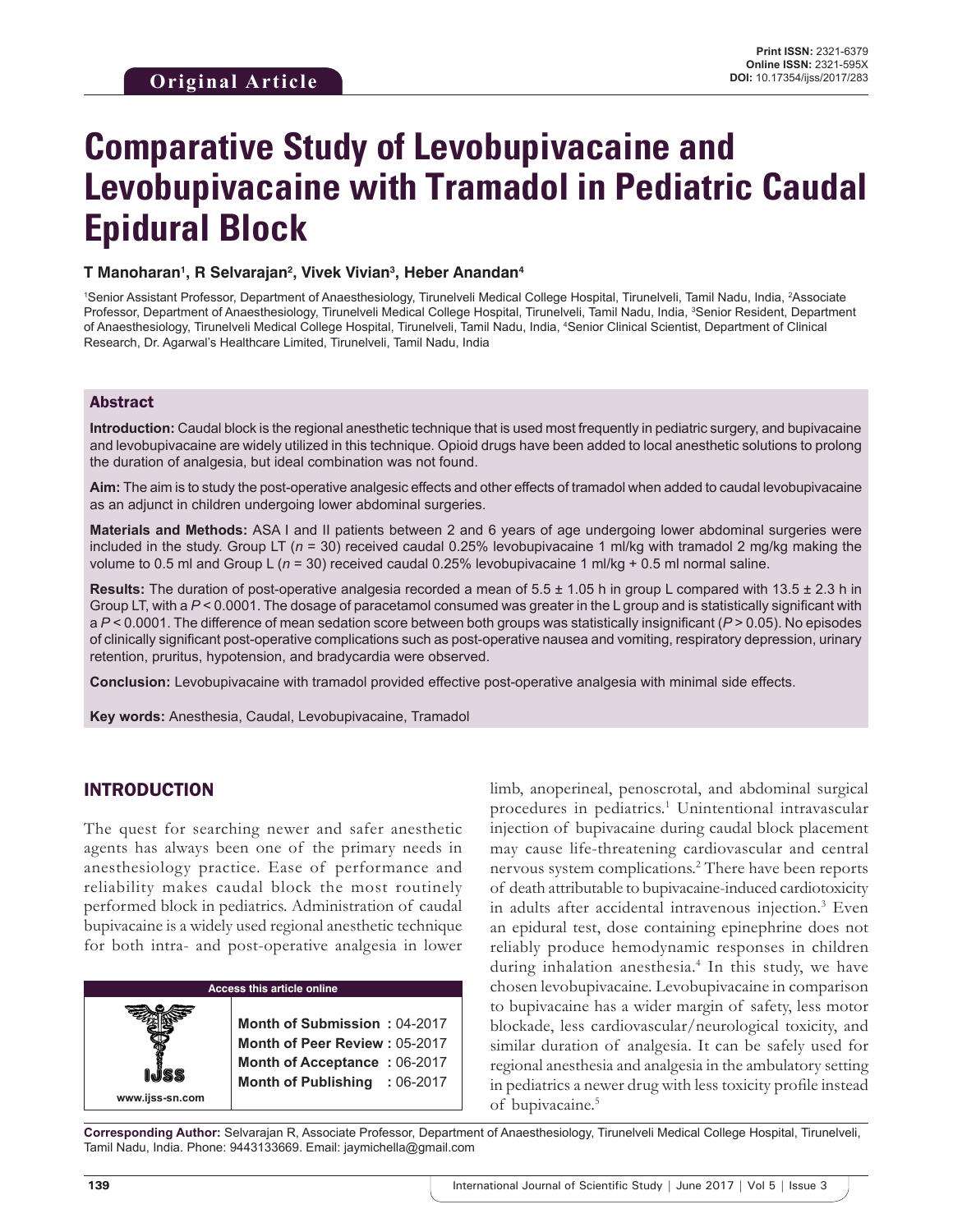To overcome this problem as well as to increase the duration of analgesia, combining local anesthetic agents with other drugs as adrenaline, clonidine, ketamine, or various opioids have met with varying degrees of success. We used tramadol in this study as the adjuvant owing to its lesser respiratory depressant action compared to other opioids and its significance in prolonging post-operative analgesia as reported from other studies.

#### **Aim**

The aim is to study the post-operative analgesic effects and other effects of tramadol when added to caudal levobupivacaine as an adjunct in children undergoing lower abdominal surgeries.

#### MATERIALS AND METHODS

The prospective randomized comparative study was conducted in the Department of Anesthesia at Tirunelveli Medical College Hospital. ASA I and II patients between 2 and 6 years of age undergoing lower abdominal surgeries were included in the study. Exclusion criteria: Suspected coagulopathy, infection at the site of caudal block, history of developmental delay, neurological diseases, skeletal deformities, and allergy to local anesthetics. Group LT  $(n = 30)$  received caudal 0.25% levobupivacaine 1 ml/kg with tramadol 2 mg/kg making the volume to 0.5 ml and group L ( $n = 30$ ) received caudal 0.25% levobupivacaine 1 ml/kg  $+$  0.5 ml normal saline. All the patients were premedicated with injection atropine 0.02 mg/kg i.m. 45 min before anesthesia. Induction of anesthesia was achieved with 50%  $\rm N_2O$  and 8% sevoflurane in oxygen in spontaneous ventilation. Appropriate size laryngeal mask airway (LMA) was inserted. After the insertion of LMA, sevoflurane concentration was reduced to 3% in 50% nitrous oxide, patients were left in spontaneous ventilation, and a caudal block was performed in all patients depending on the group. Hemodynamic parameters were maintained 30% below the baseline by adjusting the amount of sevoflurane that was inhaled. During the intraoperative period, narcotics, analgesics, or sedatives were not added. Standard monitors were utilized during the procedure. Recordings of heart rate, mean airway pressure, and  $SpO<sub>2</sub>$ were taken before the procedure and every 5 min till the procedure ended. During the procedure, recordings of any hypotension requiring crystalloid bolus, use of atropine for bradycardia, and maintenance requirement of sevoflurane were done. The occurrence of intraoperative hypotension requiring a fluid bolus, bradycardia requiring atropine, and the maximum maintenance concentration of sevoflurane was recorded. Pediatric observational Face, Legs, Activity, Cry, Consolability scale (FLACC) scale was used with its 0-10 score range. Each patient's pain intensity was

determined at the end of surgery and then every 4 h for 24 h following the surgery. When FLACC score was 4 or more, syrup paracetamol 15 mg/kg was administered. The duration of analgesia (from the time of caudal injection to the time at which FLACC score, 4 or more) was also recorded. Sedation score was assessed using Ramsay's sedation scale. Complications such as post-operative nausea and vomiting (PONV), respiratory depression, hypotension, and bradycardia were also noted.

# RESULTS

In this study, we encountered eight failed caudal blocks. Those cases were eliminated from the study. Age, weight of the children, and duration of surgery between both the groups were comparable and were not statistically significant  $(P > 0.05)$ . In the LT group, 66.6% were male and the remaining 33.3% were females, compared to the L group which had 60% males and 40% females. Both groups were comparable with no statistical difference. The mean weight of the LT group was  $13.100 \pm 3.889$  kg and L group was  $12.907 \pm 3.549$ . The difference of weight between the two groups was not statistically significant ( $P > 0.05$ ). The type of surgeries between the both groups was also comparable but not statistically significant (Table 1). The pre-operative hemodynamic changes between the groups were comparable and were not statistically significant.

The end of surgery hemodynamic changes between the groups was comparable and was not statistically significant. The intraoperative hemodynamic changes between the groups were comparable and were not statistically significant.

The mean duration of surgery of L group was 35.667  $\pm$ 7.5 min and LT group was  $37.6 \pm 5.3$  min. The difference between the means was not statistically significant  $(P > 0.05)$ (Table 2). The emergence from surgery is comparable in both groups.

| Table 1: Comparison of procedure based on group |         |          |  |
|-------------------------------------------------|---------|----------|--|
| <b>Type of surgery</b>                          | L group | LT group |  |
| Herniotomy                                      | 16      | 13       |  |
| Hydrocele                                       |         | 6        |  |
| Circumcision                                    |         | 8        |  |
| Orchiopexy                                      |         | 3        |  |
| Total                                           | 30      | 30       |  |

| Table 2: Comparison of the duration of surgery |                |         |  |
|------------------------------------------------|----------------|---------|--|
| <b>Groups</b>                                  | <b>Mean±SD</b> | P value |  |
| L group                                        | 35.667±7.512   | 0.240   |  |
| LT group                                       | 37.667±5.371   |         |  |

SD: Standard deviation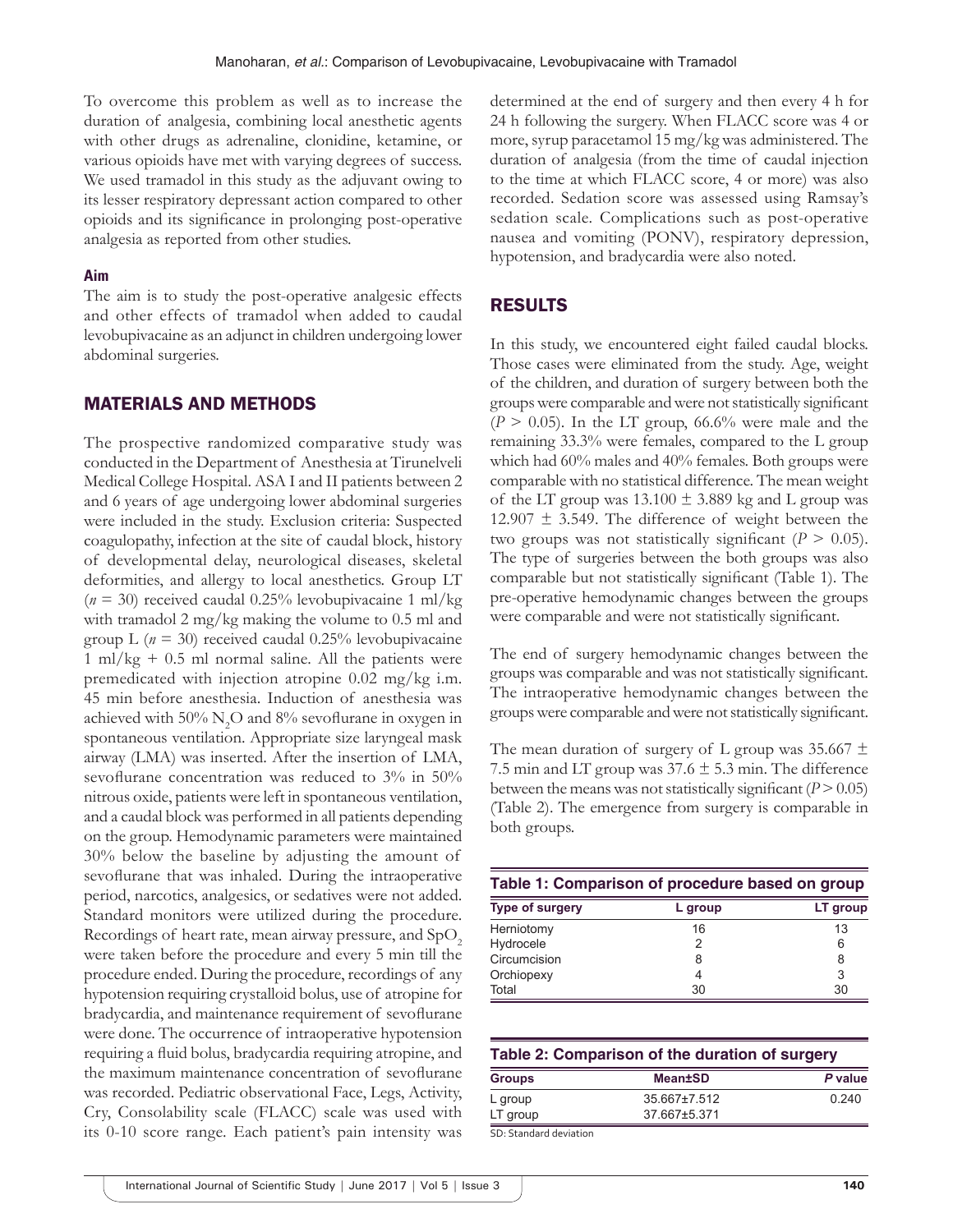The duration of post-operative analgesia recorded a mean of  $5.5 \pm 1.05$  h in group L compared with  $13.5 \pm 2.3$  h in Groups LT, with a *P* < 0.0001 (Table 3).

The dosage of paracetamol consumed was greater in the L group and is statistically significant with a  $P \leq 0.0001$ (Table 4).

The difference of mean sedation score between both groups was statistically insignificant  $(P > 0.05)$  (Table 5).

There was a significant difference between the groups in the FLACC scores measured at  $4<sup>th</sup>$  and  $6<sup>th</sup>$  h in the postoperative period. Group L patients achieved significantly higher FLACC score in comparison to group LT, where 15 children reached a FLACC score of 4, at 6<sup>th</sup> h compared with 0 patient in group LT. Whereas, in group LT, children had FLACC score 4, only at 16<sup>th</sup> h of post-operative period (Table 6). No episodes of clinically significant post-operative complications such as PONV, respiratory depression, urinary retention, pruritus, hypotension, and bradycardia were observed.

# **DISCUSSION**

In this study, the caudal block was performed in 60 children, 24-72 months of age, to compare the effects of levobupivacaine alone with a low dose combination of 0.25% levobupivacaine with 2 mg/kg tramadol for lower abdominal surgeries.

Yildiz *et al.*<sup>6</sup> compared the analgesic efficacy and duration post-operatively in children undergoing inguinal hernia repair following caudal block with levobupivacaine 0.125% or caudal tramadol 1.5 mg/kg and a mixture of both. They noticed no hemodynamic variations during the intraoperative period following surgical incision. Duration of analgesia was significantly prolonged in group LT than in group L and group T (9.1  $\pm$  2.6 h vs. 5.4  $\pm$  3.1 h and 4.1  $\pm$  3.1 h, respectively) ( $P \le 0.01$ ). There were no significant differences between the group L and group T for the duration of analgesia  $(P > 0.05)$ . There was no significance among the groups in the number of patients requiring analgesia following surgery  $(P = 0.7)$ . In this study, the duration of post-operative analgesia was significantly longer in the LT group (813.6  $\pm$  138). This may be due to the higher concentration of levobupivacaine (0.25%) used in this study.

Prakash et al.<sup>7</sup> evaluated the efficacy of analgesia following three doses of tramadol, given along with caudal bupivacaine, in providing post-operative pain relief for pediatric inguinal herniotomy. In their studies, when

# **Table 3: Comparison of the duration of analgesia**

| <b>Groups</b>          | <b>Mean±SD</b>  | P value  |
|------------------------|-----------------|----------|
| L group                | $5.533\pm1.050$ | < 0.0001 |
| LT group               | 13.567±2.388    |          |
| SD: Standard deviation |                 |          |

# **Table 4: Comparison of the number of doses of paracetamol taken**

| <b>Groups</b> | <b>Mean±SD</b>    | P value  |
|---------------|-------------------|----------|
| L group       | 2.867±0.571       | < 0.0001 |
| LT group      | $1.233 \pm 0.430$ |          |

| Table 5: Comparison of sedation score |                |             |         |
|---------------------------------------|----------------|-------------|---------|
| <b>Hours</b>                          | <b>Mean±SD</b> |             | P value |
|                                       | L group        | LT group    |         |
| 2                                     | $2\pm 0$       | $2\pm 0$    | 1.000   |
| 3                                     | 1.600±0.498    | 1.667±0.479 | 0.599   |
|                                       | $1\pm 0$       | $1\pm 0$    | 1.000   |
| 5                                     | $1\pm 0$       | $1\pm 0$    | 1.000   |
| հ                                     | $1\pm 0$       | $1\pm 0$    | 1.000   |

SD: Standard deviation

| <b>Table 6: Comparison of FLACC score</b> |                   |                   |  |
|-------------------------------------------|-------------------|-------------------|--|
| <b>Hours</b>                              | <b>Mean±SD</b>    |                   |  |
|                                           | L group           | LT group          |  |
| 2                                         | $0.467 \pm 0.629$ | $0+0$             |  |
| 4                                         | 2.433±0.817       | $0.367 \pm 0.615$ |  |
| 6                                         | $3.615 \pm 0.496$ | $1.033\pm0.850$   |  |
| 8                                         | $4.000 \pm 0$     | $2.000 \pm 0.910$ |  |
| 12                                        | 0±0               | $2.821 \pm 0.945$ |  |
| 16h                                       | 0±0               | $3.900 \pm 0.308$ |  |
| 20h                                       | 0±0               | 4.000±0.000       |  |

FLACC: Face, Legs, Activity, Cry, Consolability scale

they used 2 mg/kg of tramadol with caudal bupivacaine 0.25% (0.75 ml/kg) in pediatric inguinal surgeries, they got a mean duration of post-operative analgesia of (mean [standard deviation] 12 (0.9) h). In this study, we used tramadol 2 mg/kg with 0.25% 1 ml/kg and we observed a post-operative analgesia of  $13.5 \pm 2.3$  h. This increased duration of analgesia may be due to the higher volume of 1 ml/kg of levobupivacaine that we used in our study. However, the post-operative sedation scores in our study were insignificant and comparable to the above study. Furthermore, like the above study, the time to  $1<sup>st</sup>$  void was significantly prolonged in the tramadol group. Only one study reported that the addition of tramadol did not significantly prolong the action of caudal bupivacaine.<sup>8</sup>

Engelman and Marsala<sup>9</sup> suggested that there could be a synergistic effect between the local anesthetics and the additives, such as tramadol, rather than simply an additive